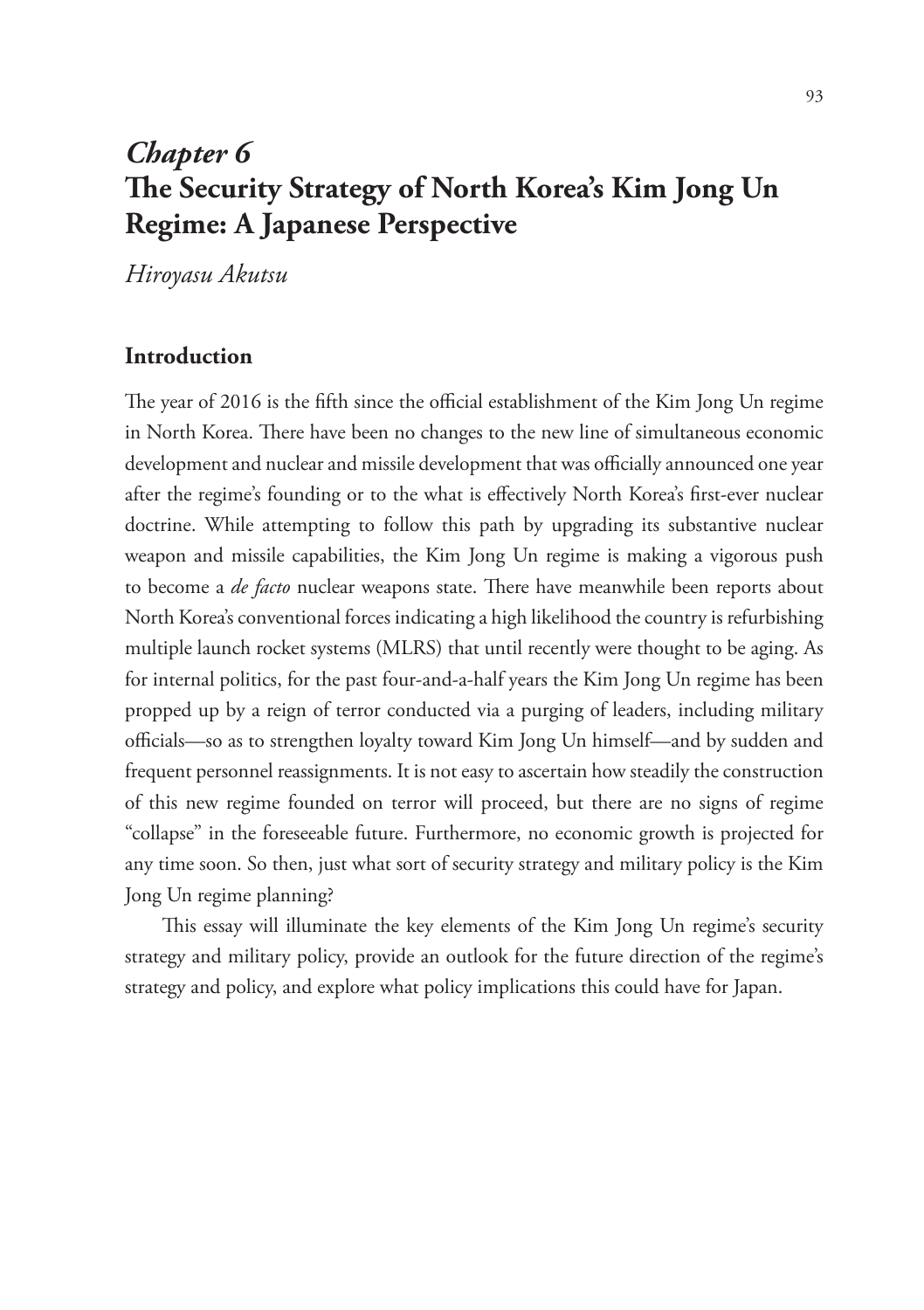## **1. The Kim Jong Un Regime's Security Strategy: Strengthen the Regime's Powerbase, Continue Efforts Toward Achieving Two Key Strategic Goals**

#### *Strengthen the Regime's Powerbase*

When the Kim Jong Un regime was established in 2012, the author offered the following outlook for the future:

... North Korea will probably continue pushing hard toward building a "strong and prosperous state (or great power)" based on the "military-first policy." In the process, Kim Jong Un may, as did Kim Il Sung and Kim Jong Il, create his own ideology of governance and his own leadership style, based on purges and a reign of terror. If he does so, the current group-led system known as the "Kim Jong Il system minus Kim Jong Il" will likely become more authoritarian."<sup>1</sup>

As it turns out, as of February 2016 figures who were regarded as persons of great influence in 2012 have already disappeared from the center of power: Jang Sung Taek (held important positions in the Politburo of the Workers' Party, Central Military Commission, Administration Department and National Defense Commission), Kim Kyong Hui (younger daughter of Kim Il Sung, husband of Jang Sung Taek) and Chief of the General Staff of the Korean People's Army (KPA) Ri Yong Ho. It would seem that, under Kim Jong Un's "unitary leadership system," the dictatorship of his is growing stronger rather than that of the group-led system. Ri Yong Ho was purged in July 2012, as was Jang Sung Taek in December 2013. Ma Won Chun, head of the National Defense Commission's Designing Department, was also purged in 2014, along with Defense Minister Hyon Yong Chol in 2015. Furthermore, after Jang Sung Taek's purging, current Secretariat of the Workers' Party of Korea (WPK) Choe Ryong Hae, who had risen to the second-highest position in the regime next to Kim Jong Un, was temporarily exiled to a farm in the countryside. Additional purges and a continued reign of terror intended to strengthen the regime are expected on into the future.

<sup>1</sup> Hiroyasu Akutsu, "Mietekita Kim Jong Un Taisei to Sono Ansen Hosho Seisaku no Hoko" (The Kim Jong Un regime made apparent thus far and the direction of its security policy), *NIDS Commentary*, No.24, January 23, 2012, http://www.nids.go.jp/publication/commentary/pdf/commentary024.pdf.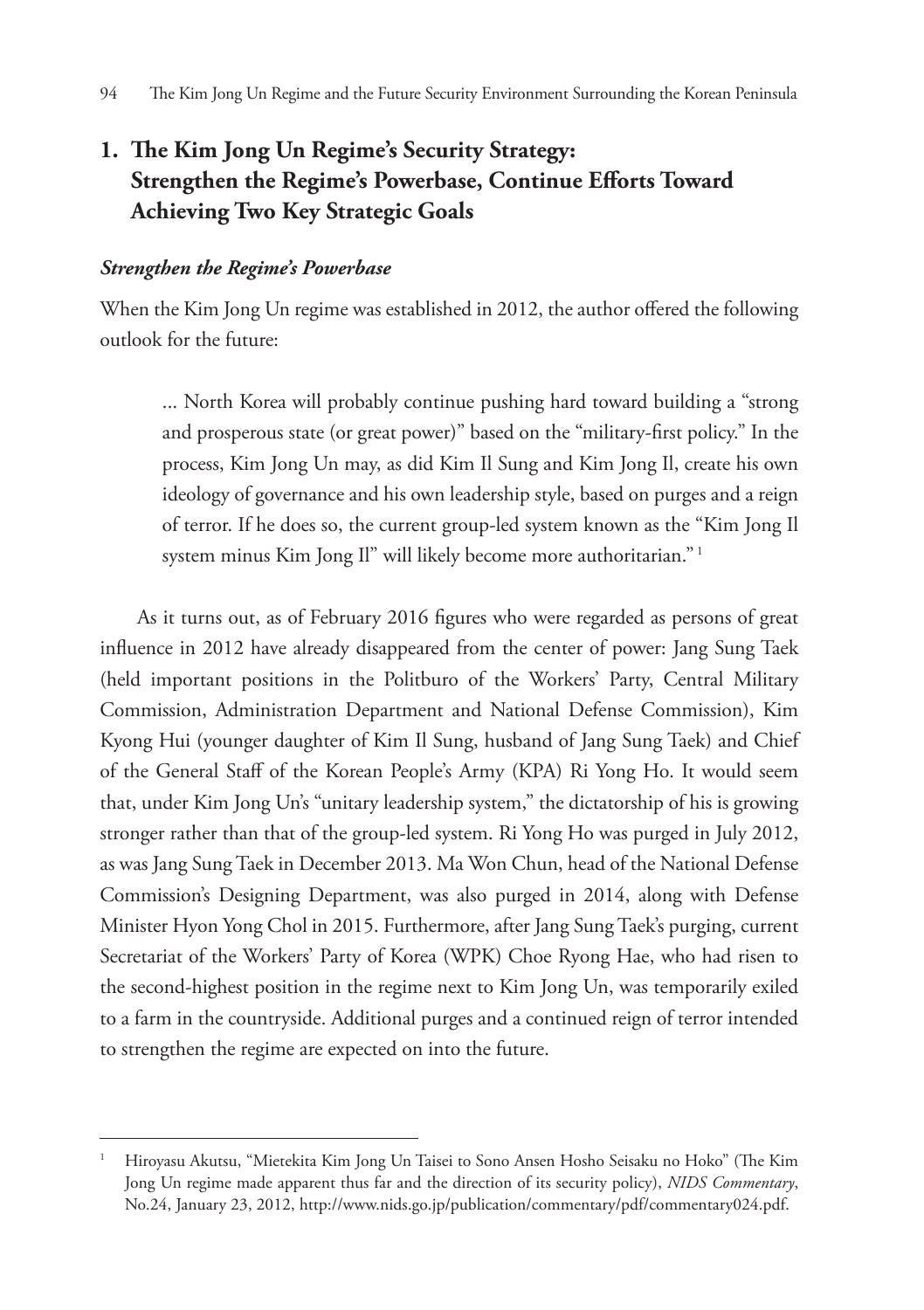#### *Continue Efforts Toward Achieving Two Key Strategic Goals*

The two key strategies Kim Jong Un has carried on from his grandfather and father are the construction of a strong and prosperous socialist nation and an end to America's hostile (or suppressive) policy toward North Korea. With regard to this "strong and prosperous nation," in 2012, on the 100th anniversary of Kim Il Sung's birth, Kim Jong Un upheld the slogan of "opening the grand gate (to a strong and prosperous nation)." In 2010, however, near the end of Kim Jong Il's reign, the wording had been "strong and prosperous great nation." From this point onward, however, "strong and prosperous nation" was used with much greater frequency due to lowered expectations of achievement. Now the word "nation" is normally used. The concept of this "strong and prosperous nation" involves at least three aspects or stages: a politico-ideological giant, a military giant and an economic giant.

When considering the security policy of the Kim Jong Un regime, we must give thought to the policy it inherited from its predecessor as well as the new regime's own policy. After the end of the Cold War, two common policies between the Kim Il Sung regime and the following Kim Jong Il regime were *the construction of a strong and prosperous socialist nation/great nation* and *an end to America's hostile/suppressive policy toward North Korea*. There are three facets to building a strong and prosperous (socialist) nation: A politico-ideological giant, a military giant, and an economic giant. A politicoideological giant refers to a strong nation equipped with the *Juche* (self-reliance) ideology of Kim Il Sung and the *Songun* ("military-first") ideology of Kim Jong Il. A military giant means a strong nation fully outfitted with military capabilities with a nuclear deterrent at their core. Finally, an economic giant is a strong nation that has become rich and prosperous by achieving economic development, which has been the biggest challenge for North Korea since the Kim Jong Il era. In addition to these three aspects, in the latter days of the Kim Jong Il regime the concept of being "a science and technology giant" also gained prominence,<sup>2</sup> and it would seem the Kim Jong Un regime is also focusing on accomplishing this goal.

In fact, since its founding the Kim Jong Un regime has progressed with two interrelated development projects: long-range ballistic missiles and "rockets to carry Earth observation satellites." In 2013, North Korea created the Ministry of Atomic Energy Industry to accompany its development of nuclear weapons and atomic energy, and also

<sup>2</sup> It is thought that this concept was officially specified in the "New Year Address" the *Rodong Sinmun* newspaper carried on January 1, 2010.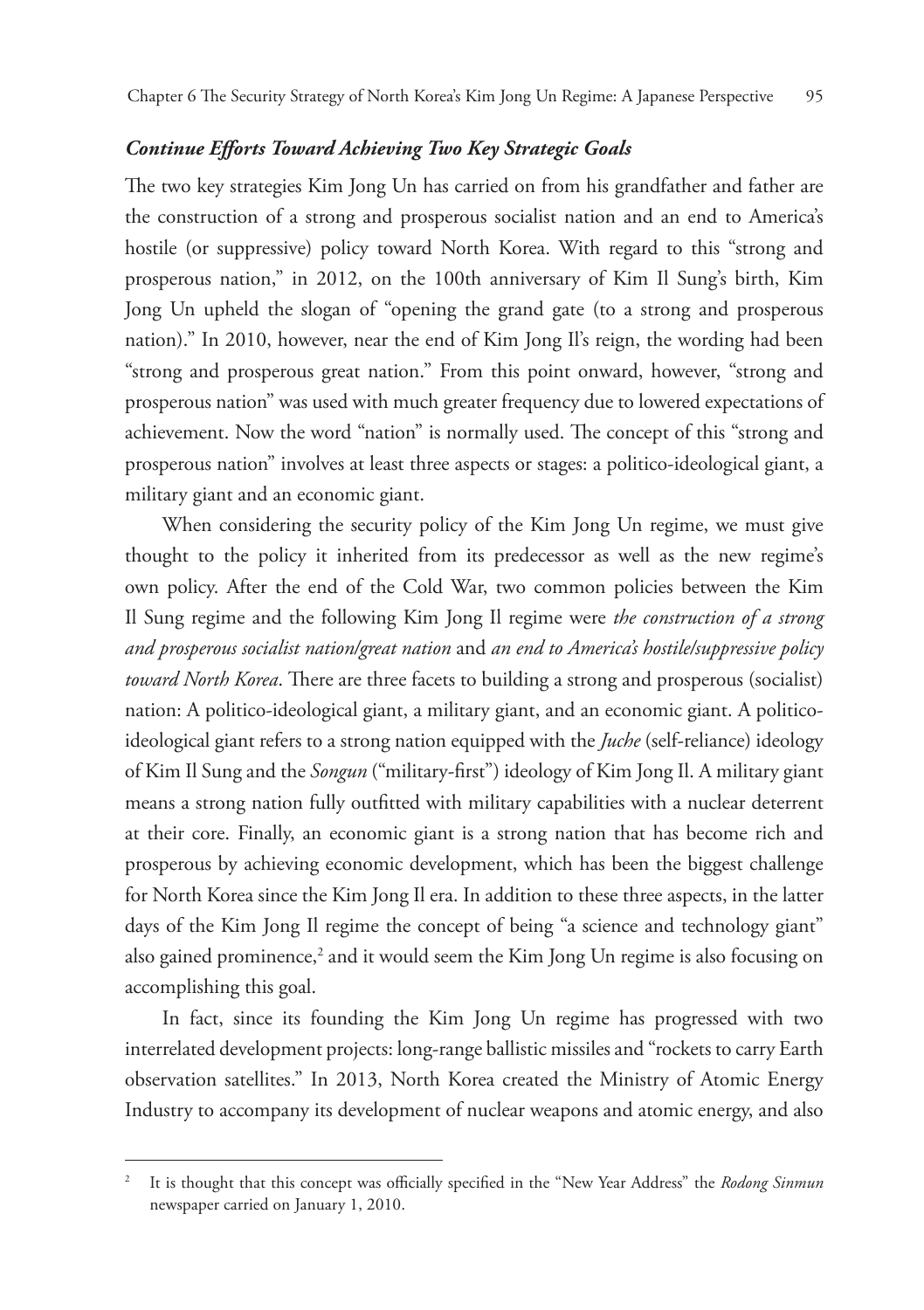began speaking of becoming a "space giant" when it established the National Aerospace Development Administration. Moreover, in the "Report on the Activities of the Party Central Committee" presented at the 7th Congress of the WPK in May 2016, a section under the heading "In Order to Complete the Great Undertaking of Socialism," Chairman of the WPK Central Committee Kim Jong Un personally characterized "the construction of a scientific and technological giant" as "an important goal whose accomplishment should be given priority." Since science and technology result in furthering military and economic might, it should be no wonder that North Korea would use these two fields to try and achieve its goals. Accordingly, it is possible that some of North Korea's defense expenditures are being routed to spending on science and technology.<sup>3,4</sup>

Meanwhile, North Korea has left the definition of the other pillar of its grand strategy—the end of America's hostile policy toward North Korea—vague. This stance demonstrates a strategic ambiguity, but what we can speculate from North Korea's actions thus far is that among the messages included therein may be advocacy for a transition from the ceasefire to a peace treaty, guarantees of the communist regime's continued existence, recognition as a *nuclear weapons state* and the dissolution of the U.S.-South Korea alliance. So how in fact is North Korea acting to achieve an *end to America's hostile policy*?

## *The New Strategic Byungjin Line as a New Key Strategy*

Kim Jong Un has hinted at one answer to this question: North Korea's new strategic line of simultaneous economic and nuclear weapons development. Learning lessons from the days of Kim Il Sung, Kim Jong Un cited this two-pronged development approach as a key strategy for North Korea at the end of March 2013, one year after the new regime had been established. This point has repeatedly been stated in the initial "works" of Kim Jong Un.<sup>5</sup> For example, the first time he spoke publicly about the new line was when

<sup>3</sup> *East Asian Strategic Review*, March 2016.

<sup>4</sup> Kim Jong Un, "7th Congress of the Workers' Party of Korea,' Report on the Activities of the Party Central Committee,'" *Korean Central News Agency*, May 7, 2016.

<sup>&</sup>lt;sup>5</sup> The particularly important essays, speeches, letters and statements of North Korea's Supreme Leader are called "works." Kim Jong Un produced 32 such works between 2012 and 2015. However, two of them were not created directly by Kim Jong Un himself, but are rather summaries of his remarks compiled by propagandists working in the North Korean government. These two works are "A Speech at a Statue Raising Ceremony at Kim Il Sung Military University" on October 29, 2012 and "A Letter to Social Studies Graduate Students and Activists Ahead of the 60th Anniversary of DPRK's Founding."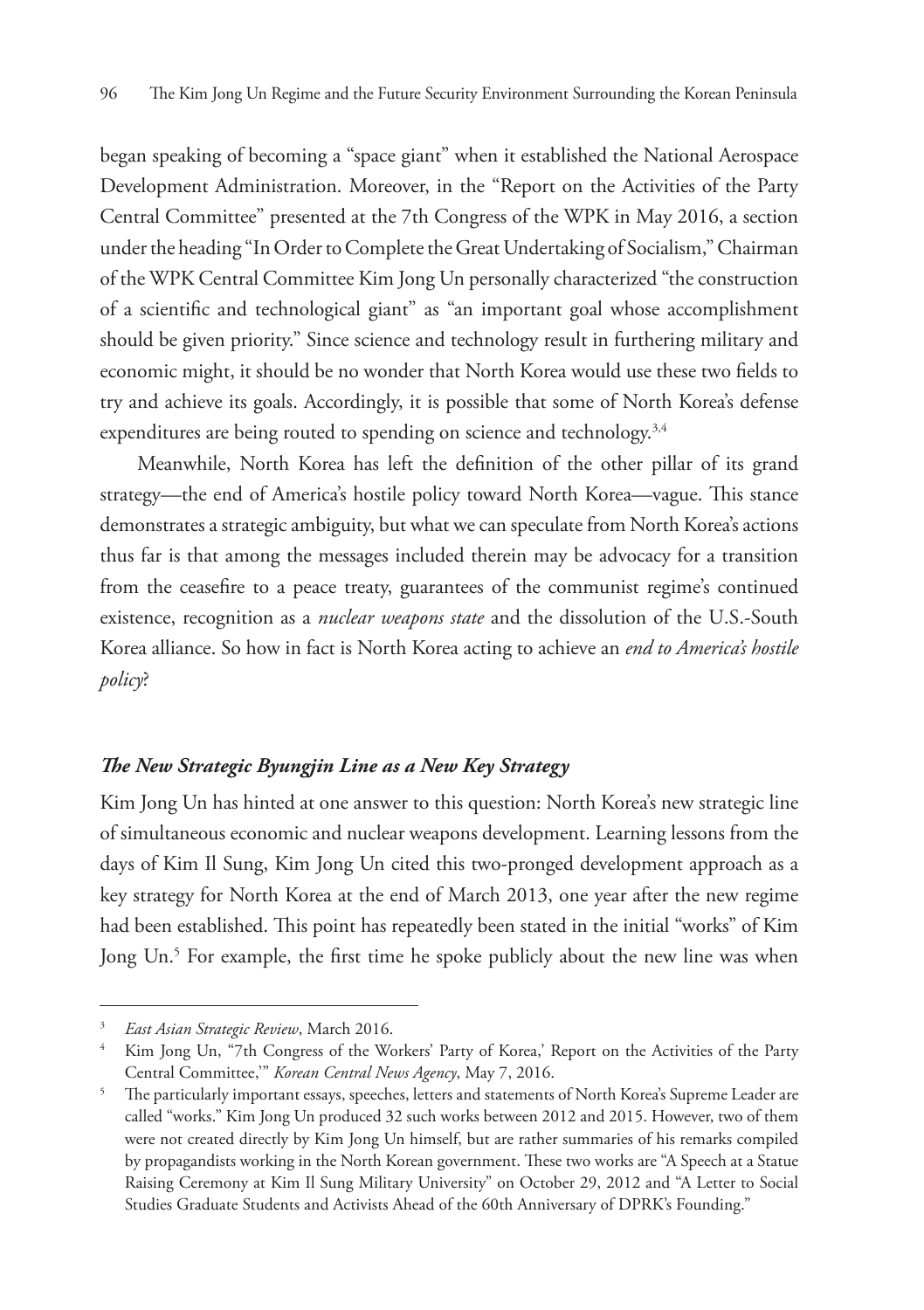he delivered the "Report at the Party Central Committee General Meeting" on April 2, 2013. He said:<sup>6</sup>

As demanded by our present circumstances and the advancement of the revolution, the Party Central Committee presents a new strategic line—a two-fold line concerning concurrent progress in building up the economy and an arsenal of nuclear arms as a strategic line intended to construct a strong and prosperous state... What the United States fears most is our possession of a nuclear deterrent that is miniaturized, lightweight and diversified. Fearing that if we, with nuclear weapons in our possession, succeeded in reconstructing the economy, their hostile policy against North Korea would come to an end; they are making the final struggle... Nuclear weapons are a reliable deterrent against war. They will protect and guarantee the sovereignty of our people. If we gain firm possession of the capability to conduct precision strikes with nuclear weapons, then no invader will be able to attack us. The greater our nuclear strike capability becomes, so too shall our ability to deter invaders make equal gains. Our opponent is the United States, the largest nuclear-armed state in the world and they constantly threaten us with their nukes. Under these circumstances, we must make a robust effort to increase the quality and quantity of our nuclear might. A powerful nuclear arsenal will bring peace, great prosperity and happy lives for our people. The new line will direct great resources toward building up the economy and improving the lives of the people, at low cost and without increasing defense expenditures. In addition, the leadership and steel fortitude we have inherited has produced an atomic energy industry with endlessly plentiful resources of uranium. The Party's new line will strengthen our nuclear arsenal by relying on our independent atomic energy industry while also providing us with a rational path toward solving our electrical power issues. The new line carries on, deepens and develops the two-fold path of economic and national defense policy realized by the President and General Secretary. Constructing an economic power will require the stimulation of pioneering sectors of the people's economy—power, coal, metals, rail transport—as well as our basic industrial sectors. We will have to instigate a transformation of agriculture and light industry. We must become

<sup>6</sup> Kim Jong Un, "Report at the Party Central Committee General Meeting," *Korean Central News Agency*, April 2, 2013.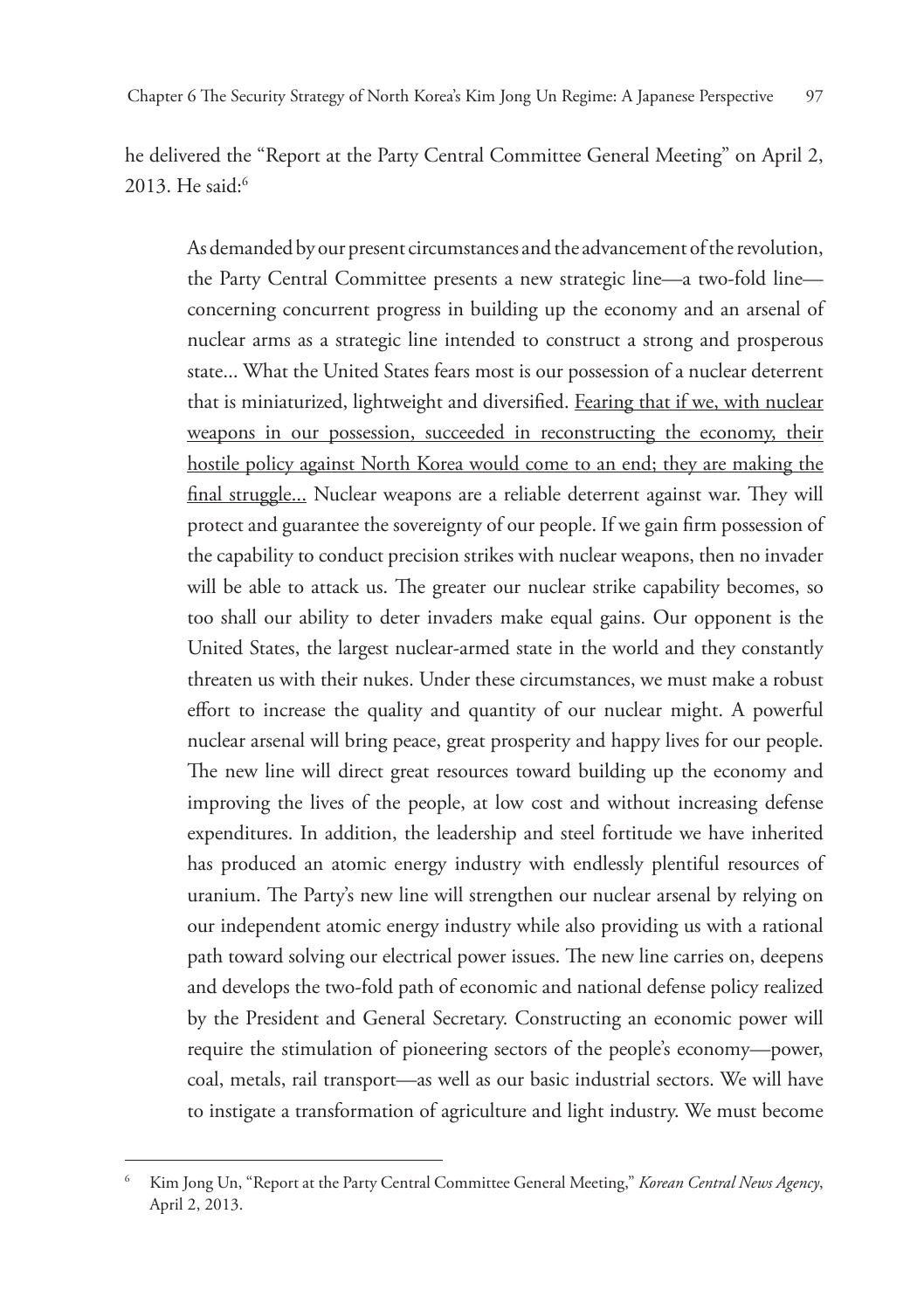a knowledge economy power through advances in science and technology. We must focus on developing our space science technologies in order to launch and develop numerous practical satellites of various types, such as communications satellites... We must diversify our external trade, pulverize the hostile sanctions and blockade schemes, and create advantageous opportunities to construct an economic power. In the munitions industry, we must take another step forward to develop into a nuclear weapons powerhouse. We must produce even more precise, miniaturized nuclear weapons and means of their delivery, and ceaselessly develop nuclear weapons technology, in order to aggressively develop nuclear weapons with advanced formidability. *(Emphasis added by the author.)*

The wording of the underlined sentence, which says "Fearing that if we, with nuclear weapons in our possession, succeeded in reconstructing the economy, their hostile policy against North Korea would come to an end; they are making the final struggle..." may seem to be a very unusual line of thought, but one possible interpretation is that "if North Korea becomes a nuclear weapons powerhouse and an economic power, then the United States will have no choice but to treat North Korea as an equal, and that is what the U.S. fears." At the very least, the statement probably means that North Korea cannot rest easy unless it reaches this stage. Whatever the case may be, since this thinking forms the solid foundation of the new line, North Korea has no apparent intention of changing this policy in the foreseeable future. Kim Jong Un reiterated this position in the "General Report on the Activities of the Party Central Committee" he delivered at the 7th Congress of the WPK in May 2016, in which he said, "Our Party's new line is not a temporary measure to cope with a rapidly changing situation, but rather a strategic line we should hold to eternally out of the supreme interests of our revolution. It is the most appropriate and revolutionary path that will construct a prosperous socialist power as soon as possible by raising an iron wall of national defense with nuclear forces at its heart and by further spurring our economic buildup."7

<sup>7</sup> Kim Jong Un, "7th Congress of the Workers' Party of Korea," General Report on the Activities of the Party Central Committee,'" *Korean Central News Agency*, May 7, 2016.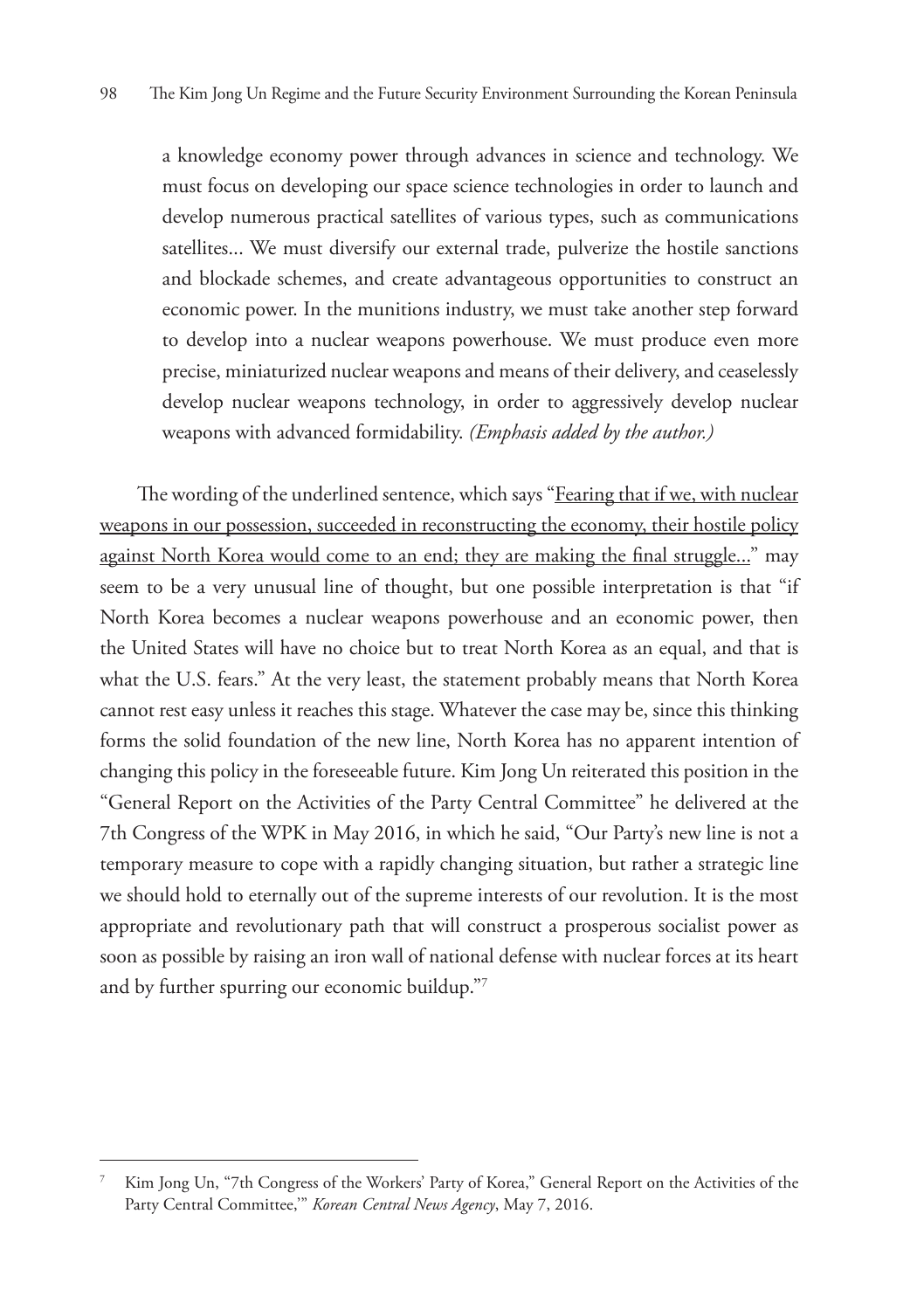## **2. The Military Policy of the Kim Jong Un Regime**

#### *Military Policy Heavily Weighted Toward Nuclear and Missile Capabilities*

One thing that must be pointed out with regard to the military policy involved in the process of constructing the new regime is that the idea of creating a power relationship of "party on top and army below," in which the role of the KPA is strengthened under the supervision of the WPK, is a particularly strong aspect. Although on April 13, 2012 North Korea failed to launch a ballistic missile it calls a "satellite," the one it launched on December 12 that year was successful, as was the state's third nuclear test conducted on February 12, 2013. North Korea then touted its successful launch of a submarinelaunched ballistic missile (SLBM) in May 2015, conducted a fourth nuclear weapons test of a "hydrogen bomb" on January 6, 2016, and launched another ballistic missile labeled a "satellite" on February 7 of that year. Under the new line of simultaneously building up the economy and a nuclear arsenal, North Korea is attempting to increase its nuclear weapon and missile capabilities with the aim of strengthening its deterrent against the United States. Meanwhile, since 2013 North Korea has cut its national defense spending from 16% to 15.9%, a level that was sustained in 2015. These monetary figures lend credence to Kim Jong Un's statement that the regime will focus on building up the economy without increasing defense expenditures, in accordance with the new line. However, spending on science and technology is projected to have risen to 5% of the budget in 2015, and we cannot deny the possibility that North Korea is spending money on military capabilities such as nuclear weapon and missile development in the name of scientific and technological advancement. Whatever the case may be, an emphasis on nuclear weapon and missile capabilities is founded on North Korea's military policy under the Kim Jong Un regime.

## *A "Nuclear Doctrine" Under the New Line*

Until April 1, 2013 there had only been scattered North Korean statements on possessing nuclear arms, but on this date the country compiled its first written policy document on the issue, which the Supreme People's Assembly enacted into law. The title of the legislation translates as "a law on consolidating the position of nuclear weapons state for self-defence."8 It contains the following provisions.

<sup>8</sup> "Law on Consolidating Position of Nuclear Weapons State Adopted," *Korean Central News Agency*, April 1, 2013.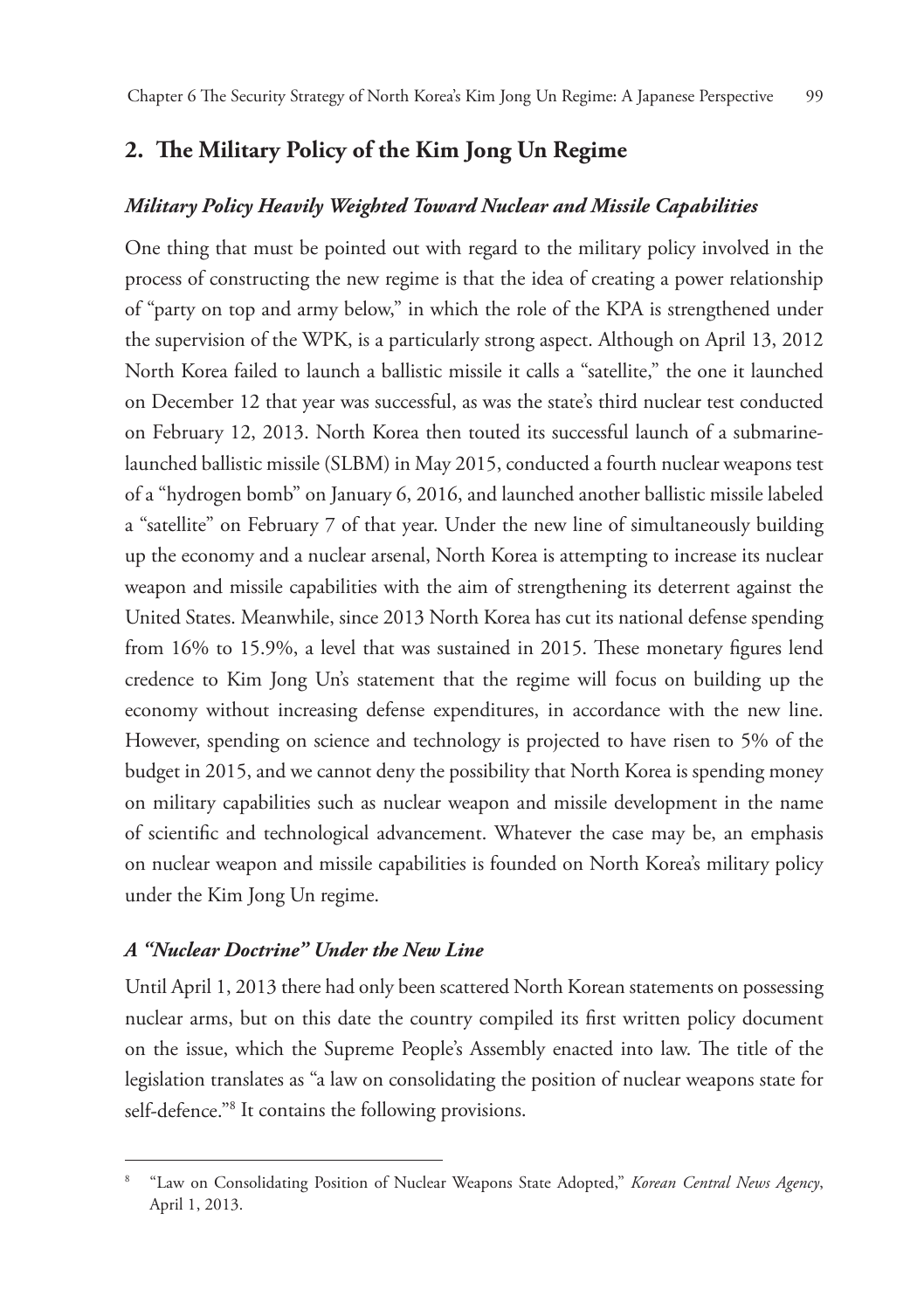"Law on Consolidating the Position of Nuclear Weapons State for Self-Defence"

- 1. The nuclear weapons of the Democratic People's Republic of Korea are a legitimate means of defense which we have no choice but to ready against the continuously growing hostile nuclear threat the United States poses against our Republic.
- 2. Until the world has been ridden of nuclear weapons, the nuclear forces of the Democratic People's Republic of Korea shall serve to deter and repel invasion and attack upon our Republic, and shall inflict a devastating retaliatory strike against the homelands of invaders.
- 3. The Democratic People's Republic of Korea shall take concrete measures to prepare against the growing and grave threat of invasion and attack by hostile forces, as well as to strengthen our nuclear deterrent and retaliatory strike capabilities both qualitatively and quantitatively.
- 4. In the event that other hostile nuclear-armed states invade or attack our Republic, the nuclear forces of the Democratic People's Republic of Korea shall be used to repulse said incursions and inflict retaliatory strikes only with the final command of the Supreme Commander of the Korean People's Army.
- 5. So long as non-nuclear-weapon states do not conspire with hostile nuclear-armed states in acts of invasion or attack against our Republic, the Democratic People's Republic of Korea shall not use nuclear weapons against said states or threaten them with nuclear weapons.
- 6. The Democratic People's Republic of Korea shall safely store and manage nuclear weapons, and shall strictly comply with regulations on guaranteeing the safety of nuclear weapons tests.
- 7. The Democratic People's Republic of Korea shall establish systems and methods for storing and managing nuclear weapons, nuclear weapons technology and weaponsgrade nuclear materials so as to thoroughly guarantee against their illegal spread.
- 8. Once the hostile relationships with hostile nuclear-armed states have been resolved, the Democratic People's Republic of Korea shall endeavor to cooperate internationally on nuclear non-proliferation and the safe management of nuclear materials in accordance with the principles of mutual respect and equality.
- 9. The Democratic People's Republic of Korea shall fight to eliminate the risk of nuclear war and build a world that is ultimately free of nuclear weapons, is opposed to a nuclear arms race, and actively supports international nuclear arms reduction efforts.
- 10. The relevant institutions shall take thorough practical measures in order to enforce this law.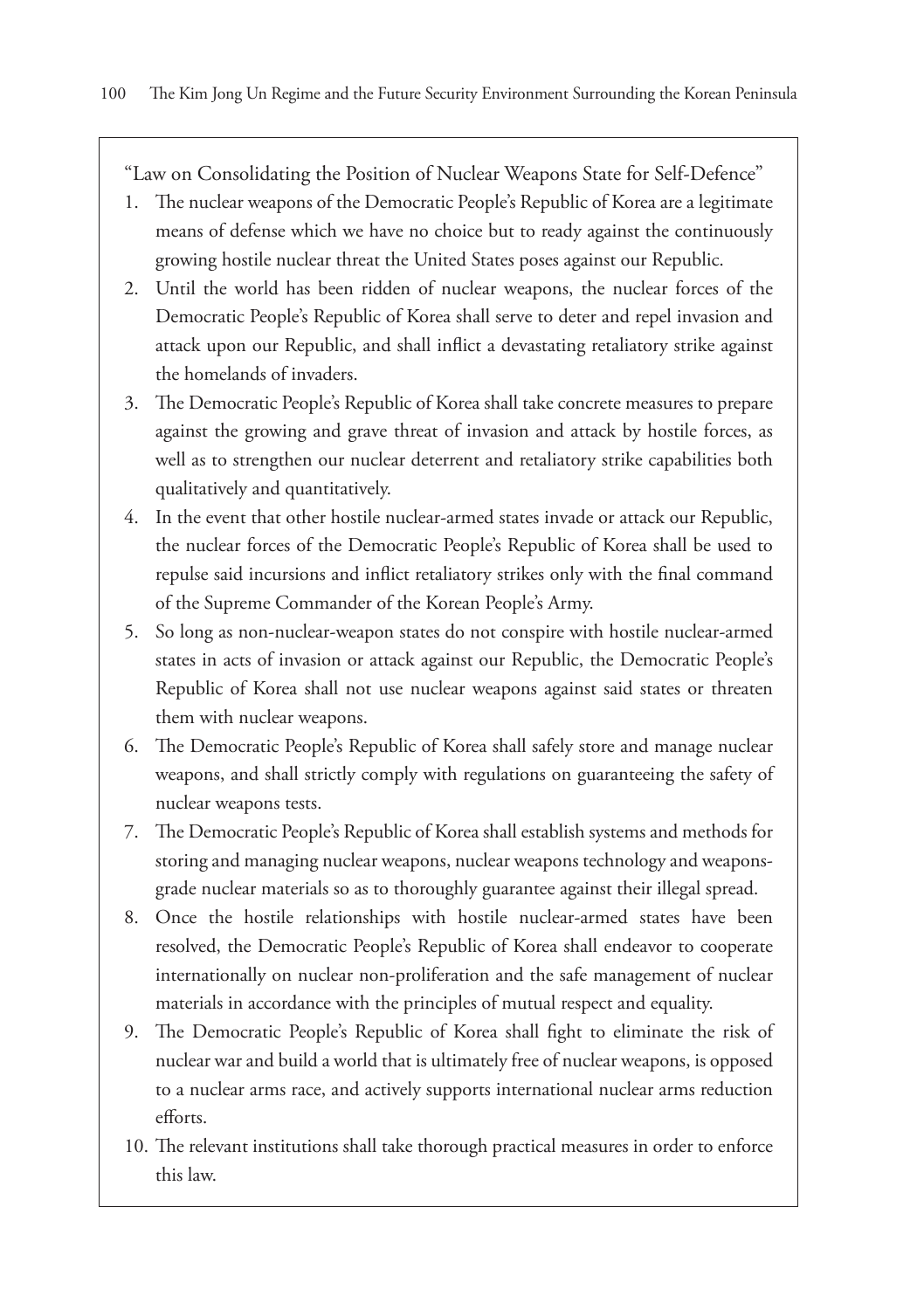A look at these provisions makes it immediately evident that the law satisfies the minimum requirements for a nuclear doctrine. Namely, the first provision shows that the nuclear deterrent is directed at the United States, the fourth describes the chain of command, the fifth rules out first use, the sixth describes management of nuclear weapons and the seventh addresses the handling of nuclear materials and non-proliferation of nuclear weapons. The wording of this seventh provision about "systems and methods for storing and managing nuclear weapons, nuclear weapons technology and weapons-grade nuclear materials so as to thoroughly guarantee against their illegal spread" could indicate that North Korea wants to make this a point for compromise in negotiations with the United States the regime expects to engage in in the future, in that North Korea would vow, at the least, to not allow nuclear weapons, related technology or weapons-grade nuclear materials leave the country if the United States officially recognizes North Korea as a nuclear-armed state. It is inconceivable at present that the United States would accept this proposition, but that does not dilute the significance of North Korea's expectations to the contrary. North Korea suggested as much around the time it conducted its fourth nuclear weapons test in January 2016. On the 6<sup>th</sup>, the Korean Central News Agency (KCNA) made a "special report of great importance" when it announced North Korea's first successful test of a hydrogen bomb. The next day, the 7<sup>th</sup>, the *Rodong Sinmun* newspaper ran a government statement announcing the same feat. The title of that article translates as "First Fully Successful Hydrogen Bomb Test by *Juche* Korea." A look at the content of the statement in this "report of great importance" suggests that it is highly consistent with the aforementioned nuclear doctrine, and, as such, the doctrine most likely formed the foundation of North Korea's nuclear strategy under Kim Jong Un. The main points in the "report of great importance" are as follows:

- 1. This test employed a miniaturized hydrogen bomb based 100 percent on North Korea's original technology.
- 2. As a responsible nuclear-armed state, North Korea shall not use nuclear weapons so long as our sovereignty is not encroached upon by hostile forces, and shall not under any circumstances transfer related means or technologies.
- 3. However, this test is an act of self-defense against hostile forces such as the United States. North Korea shall not give up development of nuclear weapons so long as the United States' hostile policy toward North Korea continues.
- 4. North Korea shall sustain efforts to qualitatively and quantitatively improve its nuclear deterrent.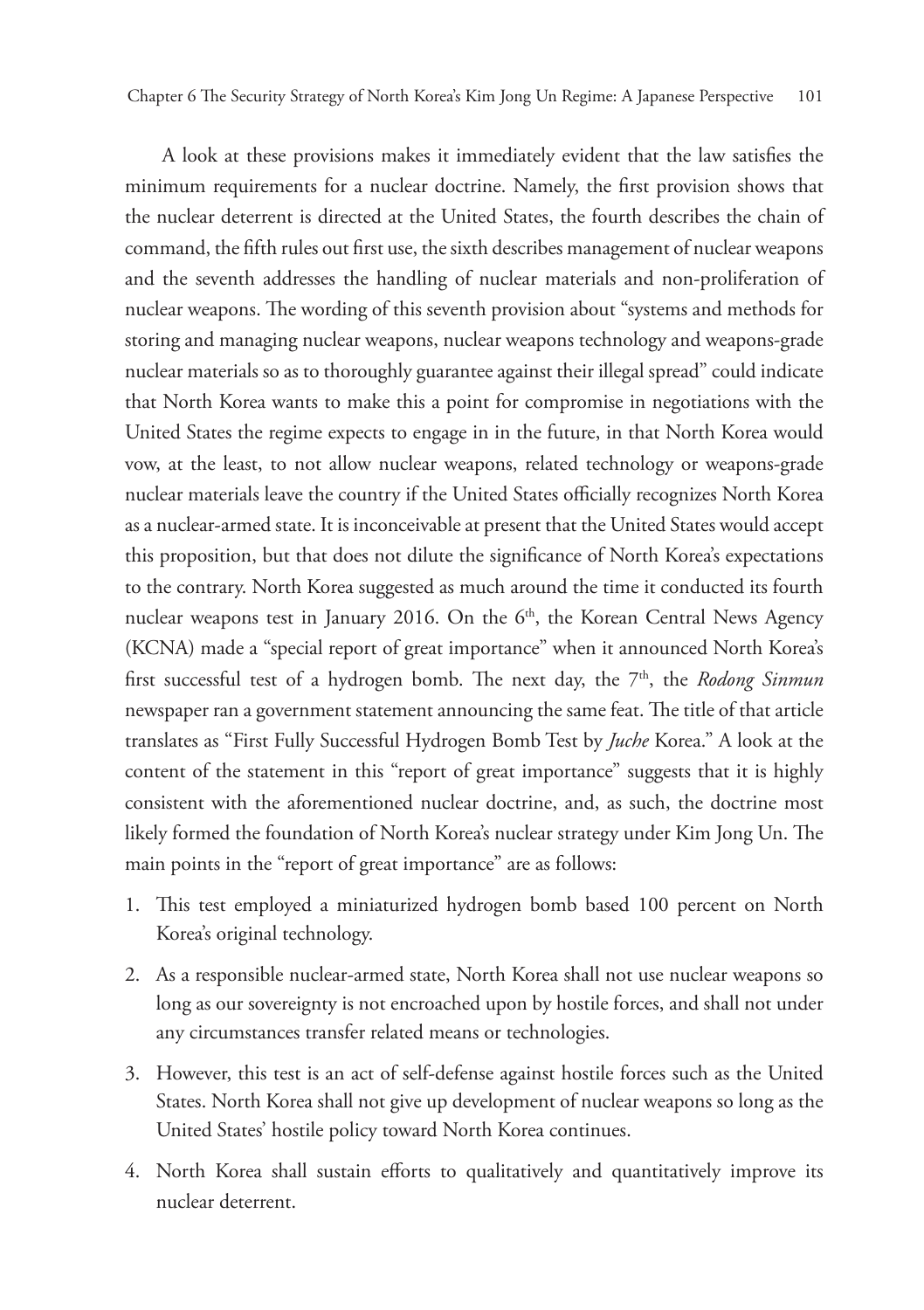We can interpret the second of the points above as a declaration of intent to abide by non-proliferation. Furthermore, Kim Jong Un himself stated the following in the "General Report on the Activities of the Party Central Committee" he presented at the 7th Congress of the WPK in May 2016, which was referenced earlier in this essay.

As pronounced earlier, our Republic, as a responsible nuclear-armed state, shall not use nuclear weapons first unless our sovereignty is encroached upon with nuclear weapons by aggressive hostile forces. We shall faithfully fulfill our duty to the international community to prevent the proliferation of nuclear weapons and shall endeavor to realize a world free of nuclear weapons.<sup>9</sup>

North Korea will likely stick to the argument that it is already a "responsible nucleararmed state" and continue asserting that it will fulfill the obligations that status entails.

Kim Jong Un's Personal Supervision of Military Activities and Related Operations<sup>10</sup>

Kim Jong Un's strong commitment as Supreme Commander to the military aspects of the new line was made clear by his remarks, referenced earlier, in the "Report at the Party Central Committee General Meeting" on April 2, 2013, but we can also identify this strong commitment from how often he directly supervises military drills and exercises at military facilities and other sites related to the military. Kim Jong Un personally supervised the operation of the KPA and other military activity 73 times in 2014 (of which 23 were drills or exercises) and 45 times between January and October of 2015 (of which eight were drills or exercises). Although in 2015 he was in attendance at a slower pace than in 2014, events like his presence at an SLBM launch in May would suggest his particularly great interest in improving the quality of North Korea's military capabilities, including combat capabilities in particular.

First Chairman Kim Jong Un personally supervised military air operations five times in 2012 and three times in 2013, but then much more in 2014 when he did so 12 times. There were five such occasions in January through October 2015. We can thus speculate that the First Chairman considers air power an important matter, along with naval power as exemplified by the SLBM launch. We can also presume from the

<sup>9</sup> Kim Jong Un, "7th Congress of the Workers' Party of Korea, "General Report on the Activities of the Party Central Committee," *Korean Central News Agency*, May 7, 2016.

<sup>&</sup>lt;sup>10</sup> The section below is based on pages 78-90 in the third chapter of "East Asian Strategic Review 2016," which is entitled "The Korean Peninsula: North Korea's Advanced Nuclear and Missile Capabilities, and South Korea's Response."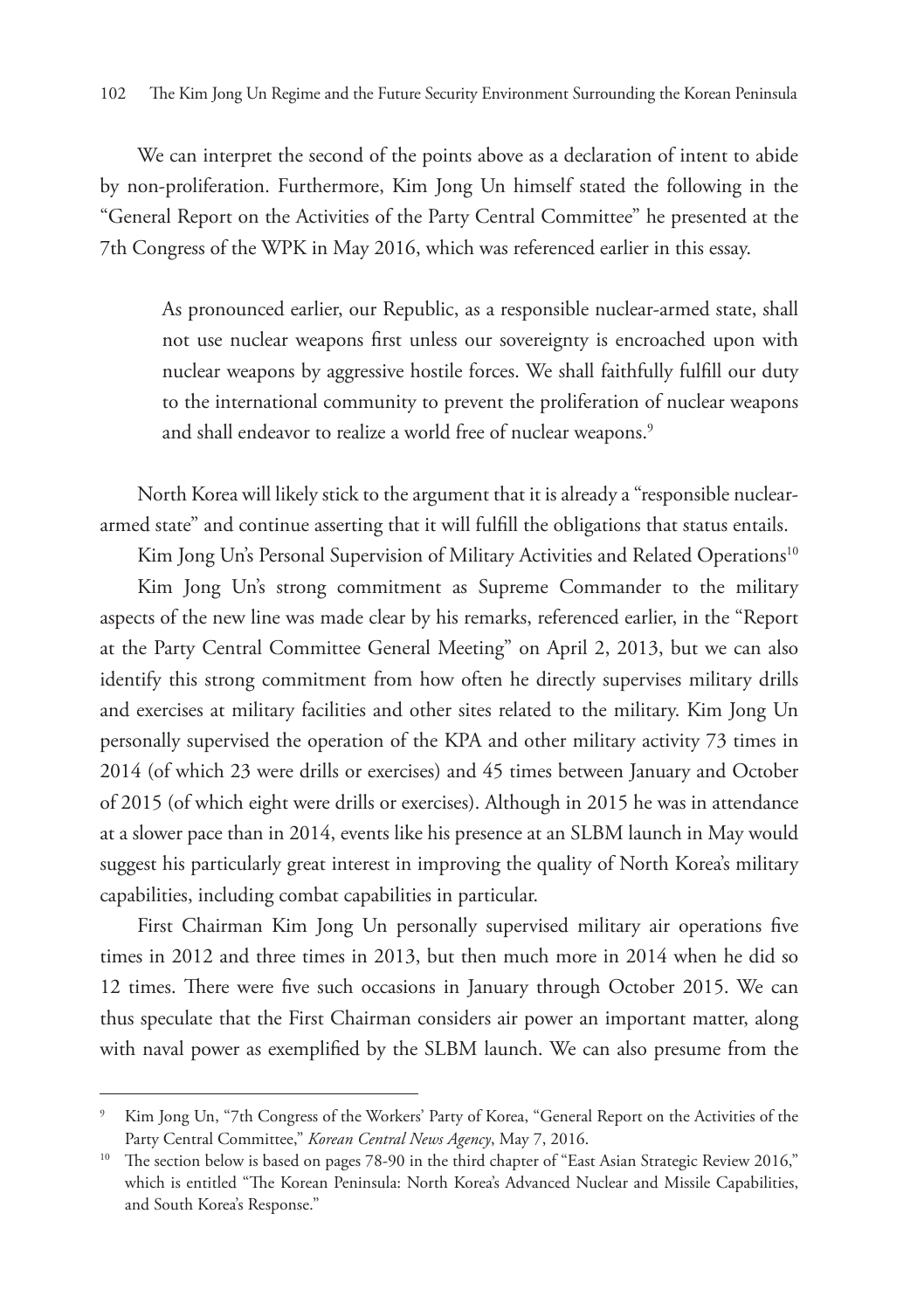preceding that First Chairman Kim Jong Un is engaging in more direct supervision of military drills and exercises. In addition, this would indicate a very high probability that North Korea's military provocations of other countries is due not to independent action by some elements of the KPA, but rather stem from direct orders handed down by Kim Jong Un himself.



Source: "First Chairman Kim Jong Un's movements, by sector (2012-15)," *East Asian Strategic Review 2016*, pg. 88.

Note: "Military (training)" includes direct instruction given at attack tactical exercises, artillery training, flight training, mobile force training, launch tests and the like, while "Military (others)" includes troop inspections, etc. "Economic" includes inspection visits made to factories and farms, etc., while "Others" includes attendance at national events and audiences with foreigners, and so forth.

Furthermore, although North Korea's slogan of the "unitary leadership system" formally means a monolithic ideology system by the Party, leadership has actually been exercised through a reign of terror, as demonstrated by the aforementioned series of purges and First Chairman Kim Jong Un's personal direction of the military. A monolithic ideology system by the First Chairman has come to better define the phrase, as it would seem the regime is becoming more of a one-man dictatorship under Kim Jong Un.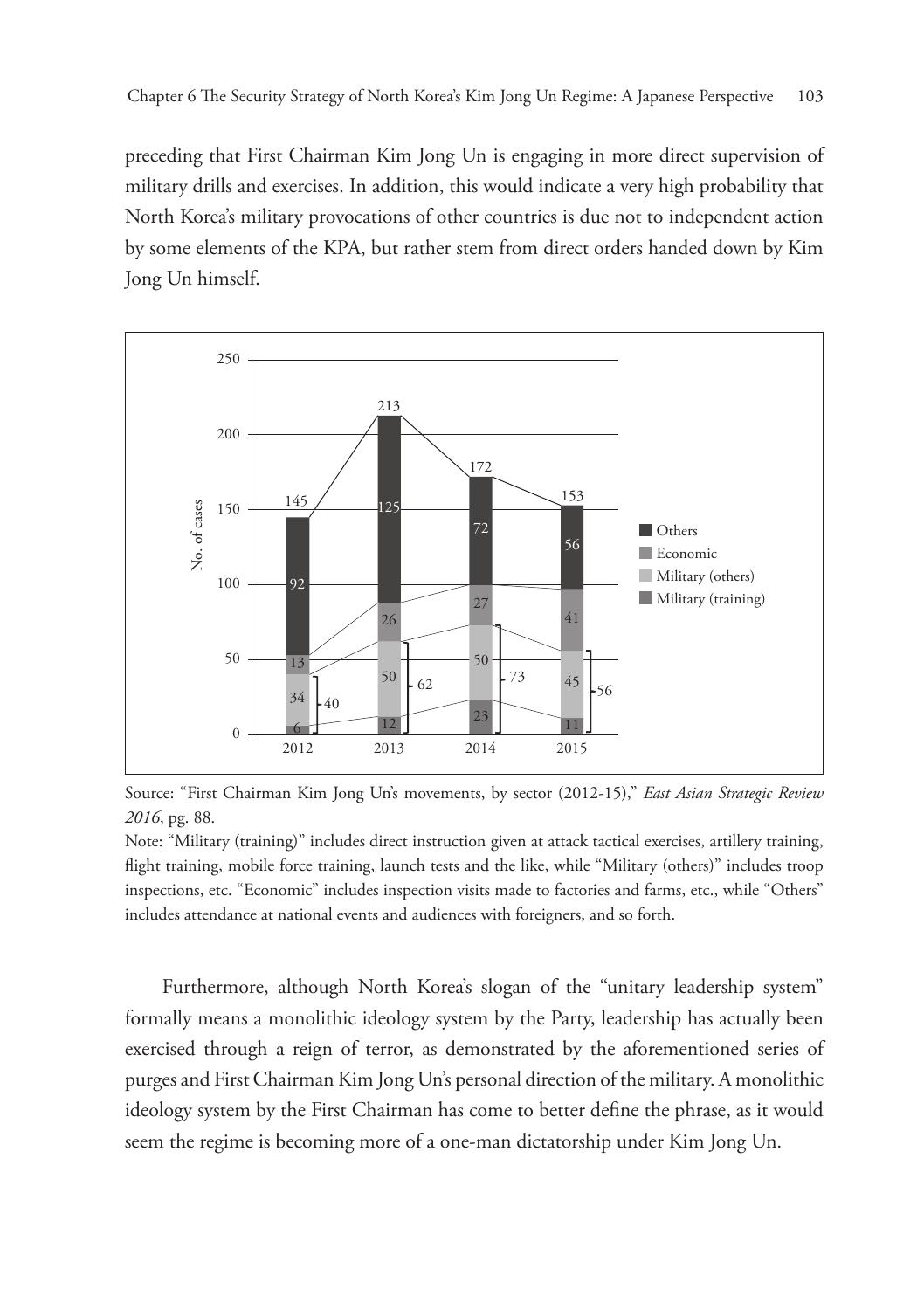#### *Conventional Forces and Special Forces*

Among its conventional forces, North Korea is deploying very slender vessels (VSV), which are high-speed boats with stealth capabilities. The South Korean navy has warned that the VSVs are outfitted with MLRS and torpedo tubes, and that the new boats represent an upgrade to the ability of North Korea's special forces to conduct surprise amphibious assaults. Judging from reports on First Chairman Kim Jong Un's frequent personal direction of military forces and facilities, we can surmise that he has great interest in strengthening his air power, $11$  in addition to his naval power. The coordinated use of special forces assets, such as stealth high-speed boats, and its naval and air power would likely increase the threat stemming from North Korea's ability to engage in asymmetrical warfare.

And as for North Korea's potential to carry out operations in cyberspace, the General Reconnaissance Bureau, an agency of the Ministry of the People's Armed Forces, has been at the heart of efforts to upgrade asymmetrical offensive capabilities, but there is little information on how these assets are operated. In South Korea, reports have stated that North Korea carried out a cyberattack on a South Korean nuclear power plant operator in December 2014, while other reports have said it is likely that a large cyberattack against Seoul Metro computers was conducted in July 2014. Reportedly, there were 184,578 such attacks in 2013, 370,713 in 2014 and 350,188 in 2015 as of September. Major media organizations and a financial institution for agricultural cooperatives were also hit by a big cyberattack in South Korea in March 2013.

North Korea has also executed cyberattacks against American companies. An incident in which U.S. movie distribution company Sony Pictures Entertainment Inc. was hit from November to December 2012 is already well-known. The KPA convened the First Reconnoitering Officers' Conference for officials in charge of espionage and cyberwarfare against South Korea and other foreign countries. The event, which was held in North Korea in June 2014, indicates that the regime will likely upgrade its foreign espionage and cyberwarfare capabilities even further.

In addition, it is highly likely that North Korea has begun using its cyberwarfare assets as a new means of obtaining foreign currency since the United Nations Security Council imposed financial and economic sanctions in response to the January 2016 nuclear weapons test and the ballistic missile launch the following month. Large-scale cyberattacks on financial institutions in Asia and Ecuador came to light that May, which

<sup>&</sup>lt;sup>11</sup> North Korea refers to this as "air and anti-air" forces.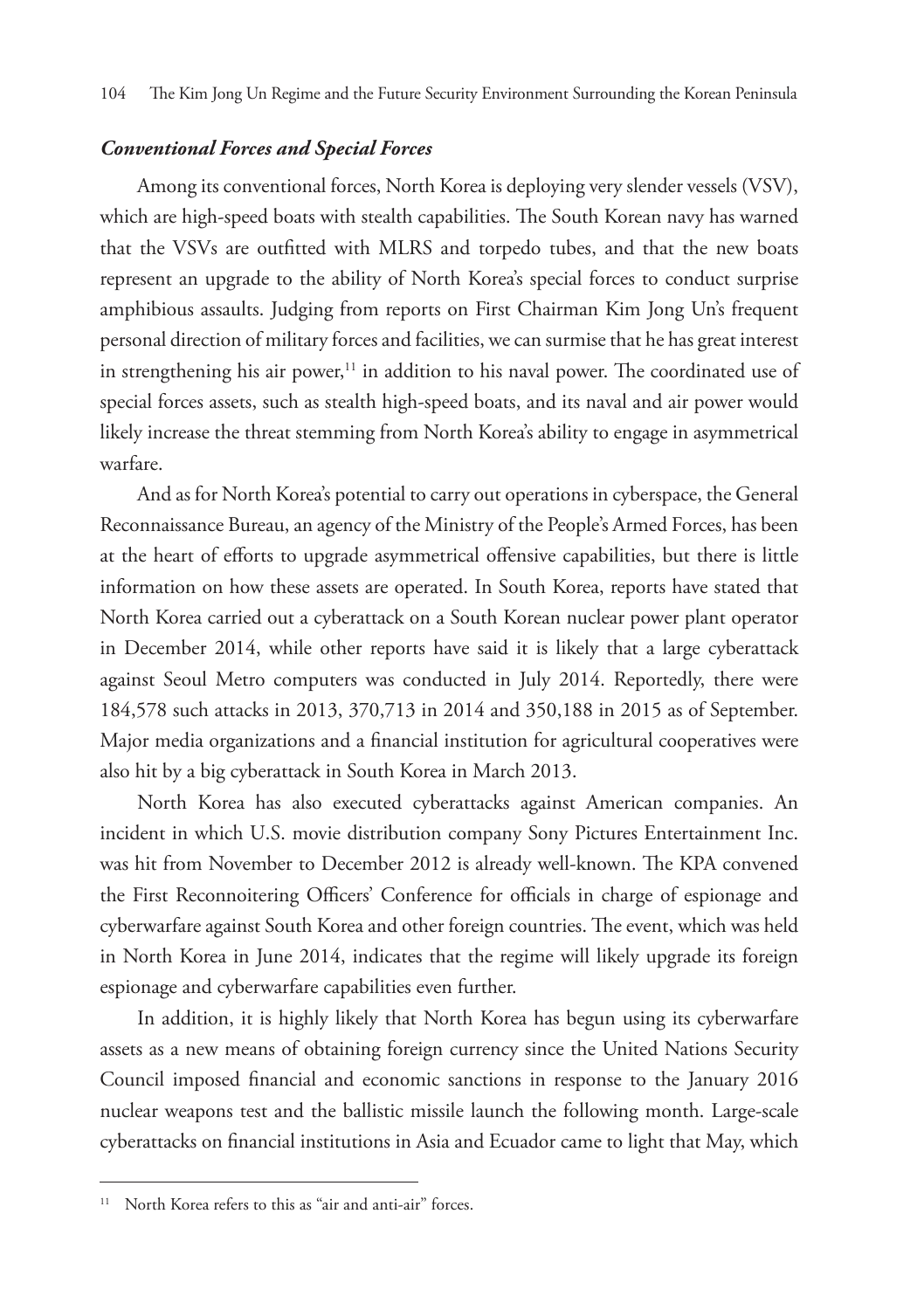North Korea or organizations with ties to the regime are suspected of carrying out. It would seem that North Korea, in accordance with the new policy line, is strengthening its conventional armed forces with a focus on asymmetrical assets such as special forces, while at the same time upgrading nuclear weapon and missile capabilities.

## *Means of Provocation*

Another matter worth pointing out is a change in how North Korea fabricates provocations. Until recently it would militarily provoke South Korea by various methods. Examples include military provocations along the Demilitarized Zone (DMS) and the Northern Limit Line (NLL), nuclear and missile launch tests, cyberattacks and so forth, but in recent years we have also seen North Korea use political and non-military means of provocation, such as taking Americans within or near its borders into custody and holding them for ransom. There have been seven such incidents since Kim Jong Un came to power.<sup>12</sup> Reportedly, at least two Americans are in North Korean custody at present,<sup>13</sup> as well as one Canadian.<sup>14</sup> North Korea responded to international criticism and pressure after its fourth nuclear weapons test and following missile launch by releasing a video of an American prisoner making a public confession.<sup>15</sup>

## **3. Future Outlook**

Lastly, the outlook for the Kim Jong Un regime indicates there is little chance it will succeed in the short term with the economic development part of the new line, although it is highly likely it will be comparatively quick in proceeding with the buildup of its nuclear forces (including missile capabilities). With regard to building up the economy, although there were reports after the establishment of the Kim Jong Un regime that Pyongyang's citizens were living better lives and free market reforms were being implemented, various financial and economic sanctions imposed from abroad are among the factors that make it just as unlikely as before that North Korea will become an "economic power" anytime soon. Instead it is highly probable that more nuclear weapons tests will be conducted. Missile tests are becoming more frequent as North Korea improves its missile capabilities. The country is also speeding up the pace of upgrades affecting range, flight stability,

<sup>&</sup>lt;sup>12</sup> As of the time this essay was written, the imprisoned individuals have been released in five of these seven cases.

<sup>13</sup> *CNN*, January 22, 2016.

<sup>14</sup> *CBC News*, December 15, 2015.

<sup>15</sup> *BBC News*, March 16, 2016.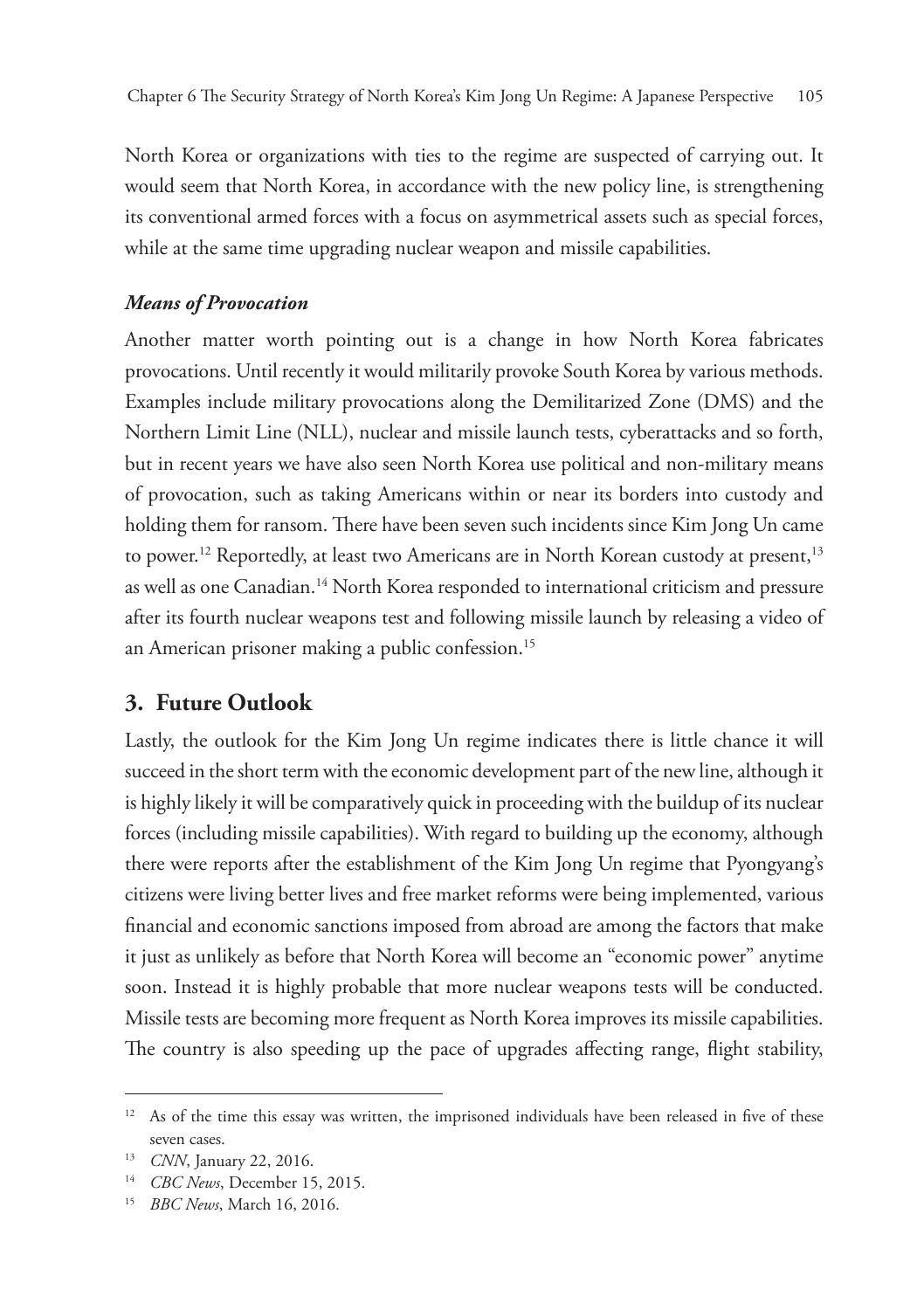ability to change launch direction and launch pad mobility. The situation with domestic politics, in the meantime, indicates a good likelihood that as the figures at the heart of the Kim Jong Un regime frequently shift around, Kim Jong Un's dictatorship will continue to strengthen while North Korea follows the current path of building the "unitary leadership system."

In North Korea's plans for strengthening its nuclear arsenal, the development of nuclear weapons and of missile technology go hand-in-hand, but the most worrying thing is if North Korea becomes able to deliver a nuclear weapon to Japan by learning how to mount a nuclear warhead onto a Nodong missile, which is capable of striking any target in Japan. In terms of Japan's security, it would be impermissible for North Korea to possess the ability to attack Japan with a Nodong if the regime signals the intent to attack or to try and block Japanese action. It is highly likely that the Nodong has already been readied for combat. North Korea's capabilities allow it to attack anywhere in South Korea and Japan with ballistic missiles. The regime is also enhancing its ability to target Guam with the Musudan missile.

## **Conclusion: Summary and Policymaking Implications**

Although this is the fifth year since the official establishment of the Kim Jong Un regime in North Korea, there have been no observable changes to the basic path it initially set for security strategy and military policy. There have been no changes to what amounts to North Korea's first-ever nuclear doctrine or to the new line of simultaneous economic and nuclear weapons development officially announced one year after the regime's founding. Instead, the Kim Jong Un regime has been pushing vigorously to become a *de facto* nuclear weapons state as it works to upgrade its substantive nuclear weapon and missile capabilities. The economic development part of the new strategic line still remains far from achieving the goal of becoming an economic giant. The state of North Korea's nuclear capabilities is characterized by marked efforts to diversify, miniaturize and mount a warhead on a missile. It is highly likely that the armed forces built around this nuclear arsenal will continue undergoing an upgrade process at a greater or lesser pace. Moreover, there are reports indicating a high likelihood North Korea is refurbishing its MLRS that until recently were thought to be aging. Of utmost importance is Kim Jong Un's growing personal involvement in upgrading North Korea's military capabilities. In addition to his hands-on management of the economy, often Kim Jong Un personally supervises the army and its facilities, including military exercises and drills. The ability to frequently mobilize personnel for these exercises and drills signifies that he possesses a relatively